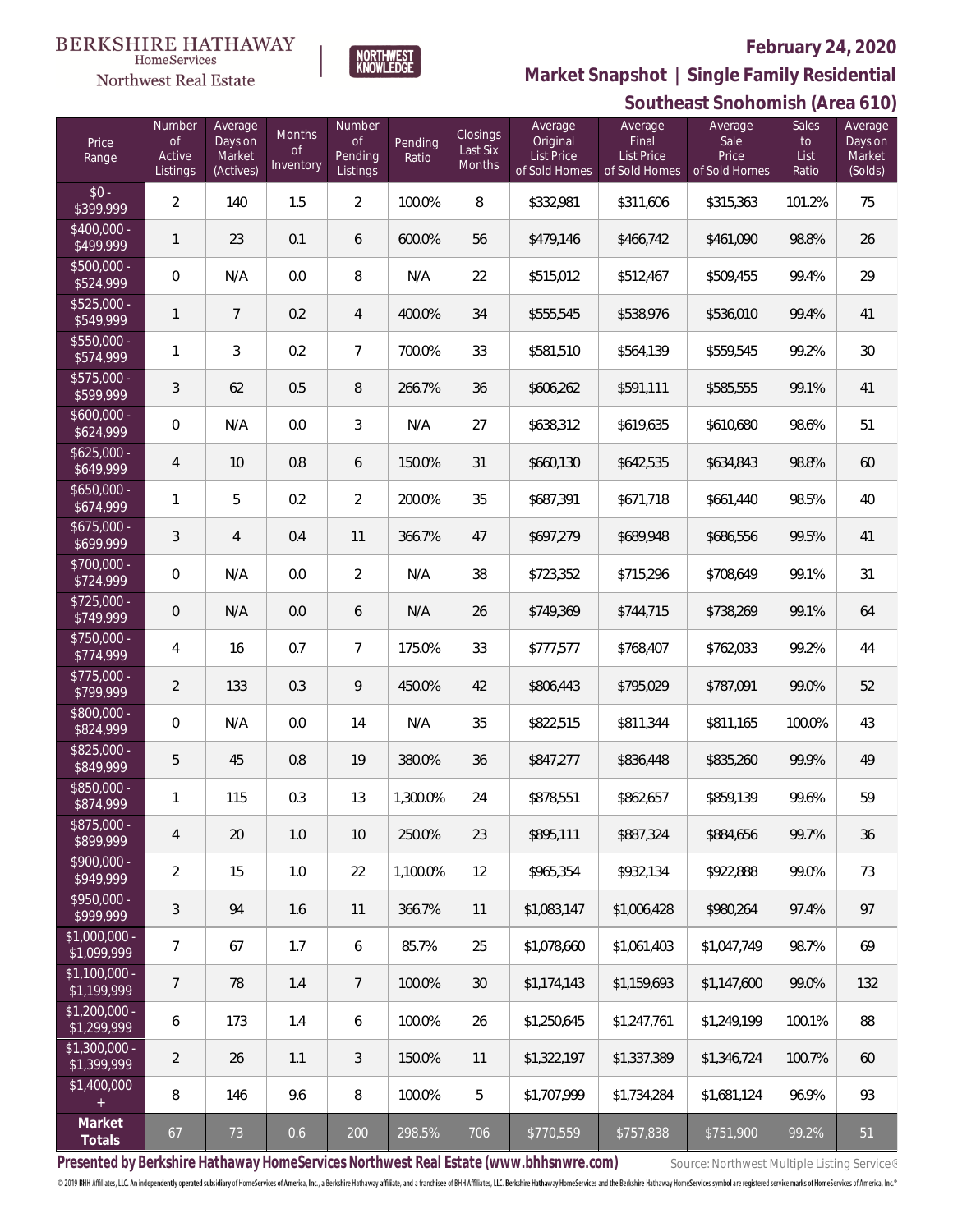

 $\label{lem:sevices} \textsc{Home} \textsc{Service} \textsc{s}$ 

**Southwest Snohomish (Area 730) Market Snapshot | Single Family Residential**

|                               |                                           |                                           |                                  |                                                       |                  |                                       |                                                           |                                                        | JUULIIWEST JIIUI IUI IUI II (ALEA 7 JU)   |                                     |                                         |
|-------------------------------|-------------------------------------------|-------------------------------------------|----------------------------------|-------------------------------------------------------|------------------|---------------------------------------|-----------------------------------------------------------|--------------------------------------------------------|-------------------------------------------|-------------------------------------|-----------------------------------------|
| Price<br>Range                | Number<br>$\circ$ f<br>Active<br>Listings | Average<br>Days on<br>Market<br>(Actives) | Months<br>$\circ$ f<br>Inventory | Number<br>$\mathsf{of}$<br>Pending<br><b>Listings</b> | Pending<br>Ratio | Closings<br>Last Six<br><b>Months</b> | Average<br>Original<br><b>List Price</b><br>of Sold Homes | Average<br>Final<br><b>List Price</b><br>of Sold Homes | Average<br>Sale<br>Price<br>of Sold Homes | <b>Sales</b><br>to<br>List<br>Ratio | Average<br>Days on<br>Market<br>(Solds) |
| $$0 -$<br>\$349,999           | 0                                         | N/A                                       | 0.0                              | $\mathbf{1}$                                          | N/A              | 11                                    | \$325,941                                                 | \$310,859                                              | \$296,427                                 | 95.4%                               | 19                                      |
| $$350.000 -$<br>\$399,999     | $\theta$                                  | N/A                                       | 0.0                              | $\mathbf{1}$                                          | N/A              | 25                                    | \$390,921                                                 | \$384,779                                              | \$381,496                                 | 99.1%                               | 19                                      |
| $$400,000 -$<br>\$424,999     | 1                                         | 12                                        | 0.2                              | $\mathbf{1}$                                          | 100.0%           | 27                                    | \$428,091                                                 | \$423,274                                              | \$411,756                                 | 97.3%                               | 24                                      |
| $$425,000 -$<br>\$449,999     | 1                                         | 27                                        | 0.1                              | $\overline{7}$                                        | 700.0%           | 44                                    | \$438,942                                                 | \$436,234                                              | \$435,842                                 | 99.9%                               | 17                                      |
| $$450,000 -$<br>\$474,999     | 3                                         | 13                                        | 0.3                              | $\overline{7}$                                        | 233.3%           | 61                                    | \$470,926                                                 | \$464,835                                              | \$460,487                                 | 99.1%                               | 27                                      |
| $$475,000 -$<br>\$499,999     | 2                                         | 3                                         | 0.2                              | 5                                                     | 250.0%           | 52                                    | \$500,381                                                 | \$490,681                                              | \$489,206                                 | 99.7%                               | 33                                      |
| $$500,000 -$<br>\$524,999     | $\overline{2}$                            | 19                                        | 0.2                              | 5                                                     | 250.0%           | 53                                    | \$523,812                                                 | \$512,955                                              | \$511,215                                 | 99.7%                               | 40                                      |
| $$525,000 -$<br>\$549,999     | 2                                         | 8                                         | 0.3                              | 12                                                    | 600.0%           | 44                                    | \$551,564                                                 | \$535,242                                              | \$536,343                                 | 100.2%                              | 43                                      |
| $$550,000 -$<br>\$574,999     | 1                                         | 226                                       | 0.1                              | 8                                                     | 800.0%           | 51                                    | \$571,014                                                 | \$561,886                                              | \$561,854                                 | 100.0%                              | 45                                      |
| $$575,000 -$<br>\$599,999     | 5                                         | 16                                        | 0.5                              | 17                                                    | 340.0%           | 56                                    | \$599,215                                                 | \$590,129                                              | \$587,631                                 | 99.6%                               | 40                                      |
| $$600,000 -$<br>\$624,999     | 5                                         | 73                                        | 0.7                              | $\overline{7}$                                        | 140.0%           | 43                                    | \$624,994                                                 | \$611,440                                              | \$609,921                                 | 99.8%                               | 46                                      |
| $$625,000 -$<br>\$649,999     | 3                                         | $\overline{4}$                            | 0.5                              | $\overline{7}$                                        | 233.3%           | 38                                    | \$653,153                                                 | \$639,548                                              | \$637,263                                 | 99.6%                               | 39                                      |
| $$650,000 -$<br>\$674,999     | 1                                         | 5                                         | 0.2                              | 9                                                     | 900.0%           | 37                                    | \$667,196                                                 | \$653,279                                              | \$659,537                                 | 101.0%                              | 26                                      |
| $$675,000 -$<br>\$699,999     | 4                                         | 10                                        | 0.7                              | 14                                                    | 350.0%           | 34                                    | \$708,695                                                 | \$691,811                                              | \$690,685                                 | 99.8%                               | 39                                      |
| \$700,000 -<br>\$724,999      | $\overline{0}$                            | N/A                                       | 0.0                              | 5                                                     | N/A              | 23                                    | \$731,932                                                 | \$712,440                                              | \$710,212                                 | 99.7%                               | 40                                      |
| $$725,000 -$<br>\$749,999     | 2                                         | 44                                        | 0.6                              | $\, 8$                                                | 400.0%           | 21                                    | \$753,411                                                 | \$739,602                                              | \$736,829                                 | 99.6%                               | 24                                      |
| \$750,000 -<br>\$114,999      | 1                                         | 3                                         | 0.4                              | 5                                                     | 500.0%           | 15                                    | \$796,693                                                 | \$767,845                                              | \$759,836                                 | 99.0%                               | 37                                      |
| \$775,000 -<br>\$799,999      | 1                                         | $\overline{2}$                            | 0.4                              | $\overline{7}$                                        | 700.0%           | 15                                    | \$809,700                                                 | \$797,408                                              | \$783,490                                 | 98.3%                               | 47                                      |
| \$800,000 -<br>\$849,999      | 3                                         | 10                                        | 1.1                              | 9                                                     | 300.0%           | 16                                    | \$829,566                                                 | \$821,878                                              | \$822,883                                 | 100.1%                              | 15                                      |
| \$850,000 -<br>\$899,999      | 7                                         | 206                                       | 1.4                              | 6                                                     | 85.7%            | 29                                    | \$897,753                                                 | \$875,233                                              | \$873,511                                 | 99.8%                               | 51                                      |
| $$900,000 -$<br>\$949,999     | 6                                         | 245                                       | 2.0                              | $\overline{2}$                                        | 33.3%            | 18                                    | \$969,433                                                 | \$939,400                                              | \$925,275                                 | 98.5%                               | 50                                      |
| \$950,000 -<br>\$999,999      | 3                                         | 165                                       | 2.6                              | $\overline{2}$                                        | 66.7%            | $\overline{7}$                        | \$1,043,543                                               | \$997,121                                              | \$987,856                                 | 99.1%                               | 130                                     |
| \$1,000,000 -<br>\$1,249,999  | 4                                         | 6                                         | 0.7                              | 5                                                     | 125.0%           | 34                                    | \$1,168,377                                               | \$1,152,671                                            | \$1,107,235                               | 96.1%                               | 63                                      |
| $$1,250,000 -$<br>\$1,499,999 | 7                                         | 85                                        | 4.7                              | 4                                                     | 57.1%            | 9                                     | \$1,465,544                                               | \$1,433,211                                            | \$1,387,000                               | 96.8%                               | 50                                      |
| \$1,500,000<br>$+$            | 6                                         | 131                                       | 2.1                              | 4                                                     | 66.7%            | 17                                    | \$2,462,835                                               | \$2,410,588                                            | \$2,306,382                               | 95.7%                               | 102                                     |
| Market<br>Totals              | 70                                        | 83                                        | 0.5                              | 158                                                   | 225.7%           | 780                                   | \$679,178                                                 | \$665,574                                              | \$658,421                                 | 98.9%                               | 39                                      |

Presented by Berkshire Hathaway HomeServices Northwest Real Estate (www.bhhsnwre.com) Source: Northwest Multiple Listing Service®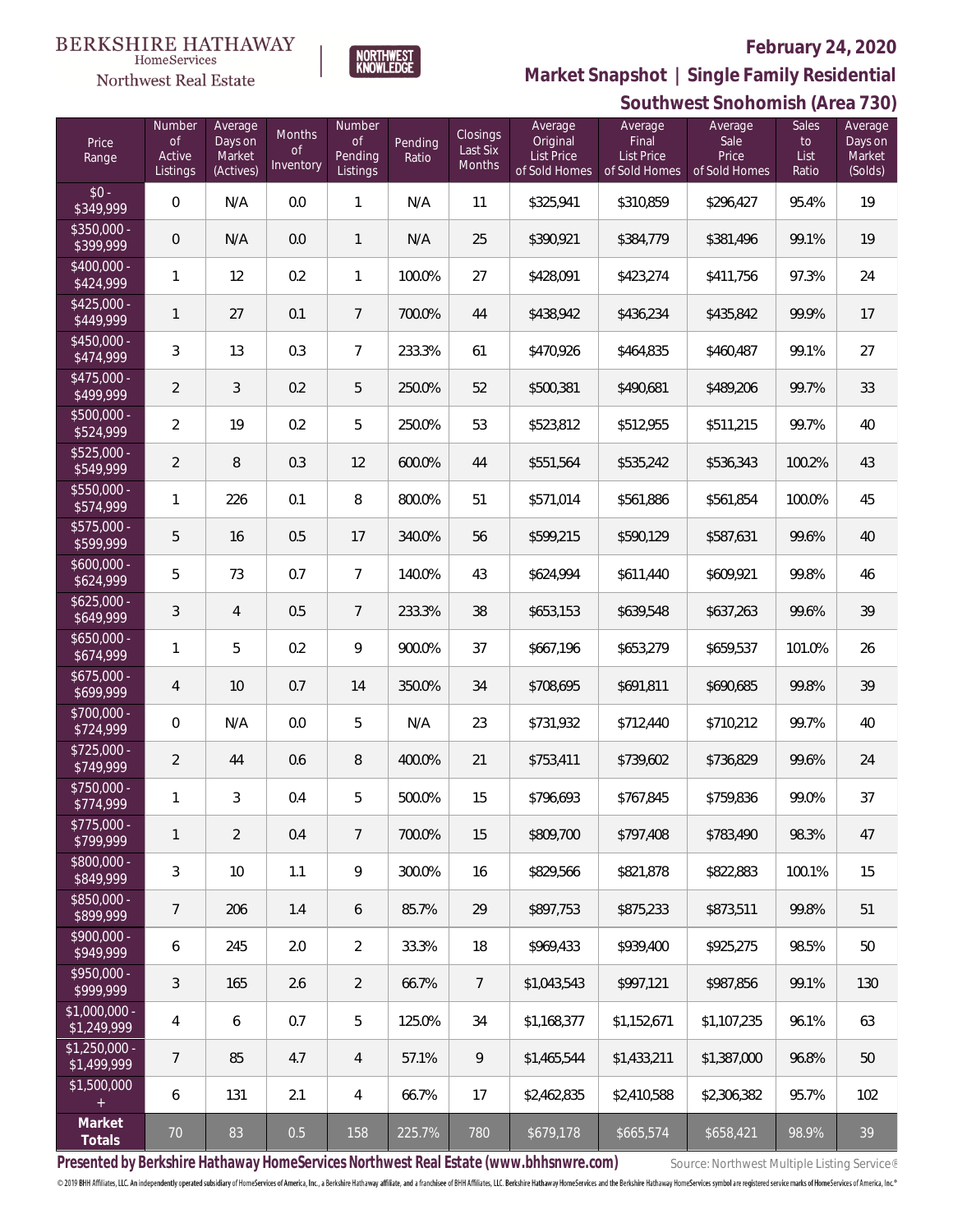

**Market Snapshot | Single Family Residential**

## $\label{lem:sevices} \textsc{Home} \textsc{Service} \textsc{s}$ Northwest Real Estate

**BERKSHIRE HATHAWAY** 

|                           | Everett/Mukilteo (Area 740)        |                                           |                                  |                                            |                  |                                |                                                    |                                                        |                                           |                                     |                                         |  |
|---------------------------|------------------------------------|-------------------------------------------|----------------------------------|--------------------------------------------|------------------|--------------------------------|----------------------------------------------------|--------------------------------------------------------|-------------------------------------------|-------------------------------------|-----------------------------------------|--|
| Price<br>Range            | Number<br>Οf<br>Active<br>Listings | Average<br>Days on<br>Market<br>(Actives) | Months<br><b>of</b><br>Inventory | Number<br><b>of</b><br>Pending<br>Listings | Pending<br>Ratio | Closings<br>Last Six<br>Months | Average<br>Original<br>List Price<br>of Sold Homes | Average<br>Final<br><b>List Price</b><br>of Sold Homes | Average<br>Sale<br>Price<br>of Sold Homes | <b>Sales</b><br>to<br>List<br>Ratio | Average<br>Days on<br>Market<br>(Solds) |  |
| $$0 -$<br>\$299,999       | 5                                  | 100                                       | 0.8                              | $\overline{7}$                             | 140.0%           | 37                             | \$270,286                                          | \$263,064                                              | \$258,121                                 | 98.1%                               | 24                                      |  |
| \$300,000 -<br>\$324,999  | $\mathbf{1}$                       | 6                                         | 0.2                              | 4                                          | 400.0%           | 34                             | \$321,488                                          | \$317,666                                              | \$310,362                                 | 97.7%                               | 22                                      |  |
| $$325,000 -$<br>\$349,999 | $\overline{2}$                     | 62                                        | 0.3                              | $\overline{7}$                             | 350.0%           | 45                             | \$345,981                                          | \$340,748                                              | \$335,810                                 | 98.6%                               | 40                                      |  |
| \$350,000 -<br>\$374,999  | $\mathbf{1}$                       | 4                                         | 0.2                              | $\overline{7}$                             | 700.0%           | 40                             | \$364,377                                          | \$359,691                                              | \$363,932                                 | 101.2%                              | 16                                      |  |
| \$375,000 -<br>\$399,999  | 6                                  | 39                                        | 0.6                              | 17                                         | 283.3%           | 56                             | \$393,586                                          | \$389,561                                              | \$388,297                                 | 99.7%                               | 19                                      |  |
| \$400,000 -<br>\$424,999  | 6                                  | 5                                         | 0.6                              | 9                                          | 150.0%           | 59                             | \$414,367                                          | \$409,157                                              | \$410,819                                 | 100.4%                              | 22                                      |  |
| $$425,000 -$<br>\$449,999 | 1                                  | 11                                        | 0.1                              | $\overline{7}$                             | 700.0%           | 72                             | \$441,012                                          | \$435,801                                              | \$436,639                                 | 100.2%                              | 21                                      |  |
| $$450,000 -$<br>\$474,999 | $\overline{2}$                     | $\overline{7}$                            | 0.2                              | 14                                         | 700.0%           | 66                             | \$468,191                                          | \$461,574                                              | \$461,786                                 | 100.0%                              | 25                                      |  |
| $$475,000 -$<br>\$499,999 | 8                                  | 140                                       | 0.6                              | 17                                         | 212.5%           | 74                             | \$497,991                                          | \$491,326                                              | \$488,371                                 | 99.4%                               | 22                                      |  |
| \$500,000 -<br>\$524,999  | 1                                  | $\overline{4}$                            | 0.1                              | 14                                         | 1,400.0%         | 66                             | \$525,909                                          | \$514,624                                              | \$512,350                                 | 99.6%                               | 37                                      |  |
| \$525,000 -<br>\$549,999  | 4                                  | 15                                        | 0.4                              | 11                                         | 275.0%           | 56                             | \$548,735                                          | \$538,700                                              | \$534,683                                 | 99.3%                               | 27                                      |  |
| \$550,000 -<br>\$574,999  | $\overline{2}$                     | 14                                        | 0.2                              | 17                                         | 850.0%           | 53                             | \$565,631                                          | \$559,976                                              | \$559,639                                 | 99.9%                               | 42                                      |  |
| $$575,000 -$<br>\$599,999 | 12                                 | 61                                        | 1.0                              | 17                                         | 141.7%           | 74                             | \$598,435                                          | \$589,544                                              | \$586,965                                 | 99.6%                               | 35                                      |  |
| $$600,000 -$<br>\$624,999 | $\overline{2}$                     | 15                                        | 0.3                              | 10                                         | 500.0%           | 41                             | \$615,719                                          | \$608,705                                              | \$608,664                                 | 100.0%                              | 40                                      |  |
| $$625,000 -$<br>\$649,999 | 4                                  | 17                                        | 0.7                              | $\overline{7}$                             | 175.0%           | 35                             | \$649,217                                          | \$638,879                                              | \$635,007                                 | 99.4%                               | 37                                      |  |
| $$650,000 -$<br>\$674,999 | 6                                  | 9                                         | 1.3                              | 4                                          | 66.7%            | 27                             | \$679,772                                          | \$671,809                                              | \$658,576                                 | 98.0%                               | 36                                      |  |
| \$675,000 -<br>\$699.999  | 4                                  | 56                                        | 1.3                              | 6                                          | 150.0%           | 18                             | \$702,769                                          | \$693,269                                              | \$686,911                                 | 99.1%                               | 41                                      |  |
| \$700,000 -<br>\$724,999  | $\overline{2}$                     | 21                                        | 0.5                              | $\mathfrak{Z}$                             | 150.0%           | 26                             | \$724,618                                          | \$714,230                                              | \$710,123                                 | 99.4%                               | 43                                      |  |
| $$725,000 -$<br>\$749,999 | 1                                  | 45                                        | 0.3                              | 8                                          | 800.0%           | 20                             | \$751,827                                          | \$736,810                                              | \$732,992                                 | 99.5%                               | 33                                      |  |
| $$750,000 -$<br>\$774,999 | $\overline{2}$                     | 12                                        | 0.6                              | 6                                          | 300.0%           | 20                             | \$796,360                                          | \$769,482                                              | \$756,821                                 | 98.4%                               | 61                                      |  |
| $$775,000 -$<br>\$799,999 | 1                                  | 7                                         | 0.6                              | $\, 8$                                     | 800.0%           | 10                             | \$809,289                                          | \$791,194                                              | \$784,399                                 | 99.1%                               | 69                                      |  |
| \$800,000 -<br>\$849,999  | 5                                  | 97                                        | 2.1                              | 4                                          | 80.0%            | 14                             | \$845,405                                          | \$833,083                                              | \$824,214                                 | 98.9%                               | 92                                      |  |
| \$850,000 -<br>\$899,999  | 3                                  | 125                                       | 1.1                              | 10                                         | 333.3%           | 16                             | \$888,167                                          | \$883,346                                              | \$875,431                                 | 99.1%                               | 47                                      |  |
| \$900,000 -<br>\$999,999  | $\overline{7}$                     | 41                                        | 2.3                              | $\mathbf{1}$                               | 14.3%            | 18                             | \$955,255                                          | \$948,863                                              | \$938,491                                 | 98.9%                               | 31                                      |  |
| \$1,000,000<br>$+$        | 16                                 | 153                                       | 4.4                              | 10                                         | 62.5%            | 22                             | \$1,477,031                                        | \$1,448,295                                            | \$1,415,389                               | 97.7%                               | 43                                      |  |
| Market<br>Totals          | 104                                | 67                                        | 0.6                              | 225                                        | 216.3%           | 999                            | \$549,924                                          | \$541,672                                              | \$538,209                                 | 99.4%                               | 32                                      |  |

Presented by Berkshire Hathaway HomeServices Northwest Real Estate (www.bhhsnwre.com) Source: Northwest Multiple Listing Service®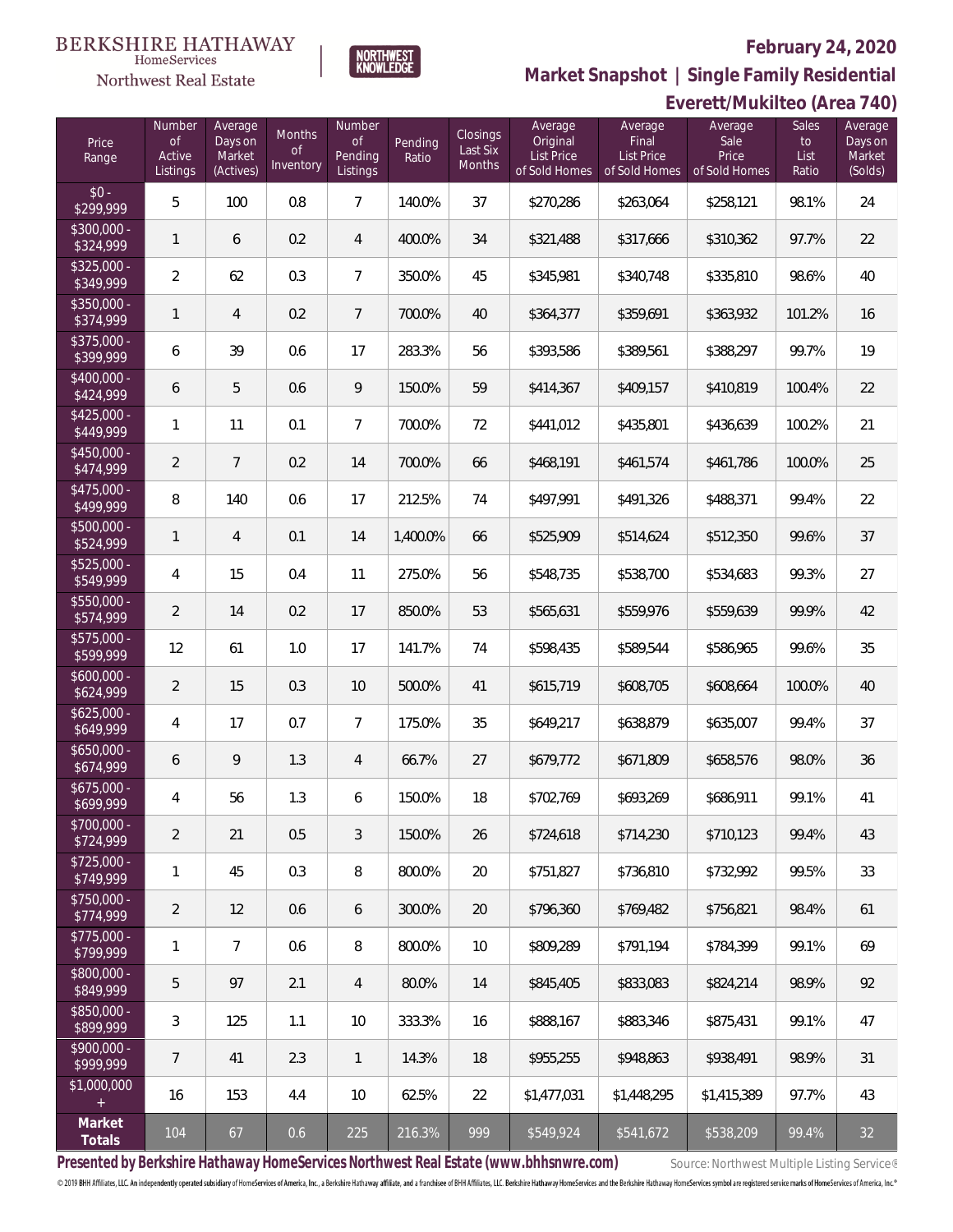

**East Snohomish (Area 750) Market Snapshot | Single Family Residential**

### **BERKSHIRE HATHAWAY**  $\label{lem:sevices} \textsc{Home} \textsc{Service} \textsc{s}$ Northwest Real Estate

| Price<br>Range            | Number<br>0f<br>Active<br>Listings | Average<br>Days on<br>Market<br>(Actives) | Months<br><b>of</b><br>Inventory | Number<br>$\mathsf{of}$<br>Pending<br>Listings | Pending<br>Ratio | Closings<br>Last Six<br>Months | Average<br>Original<br><b>List Price</b><br>of Sold Homes | Average<br>Final<br><b>List Price</b><br>of Sold Homes | Average<br>Sale<br>Price<br>of Sold Homes | <b>Sales</b><br>to<br>List<br>Ratio | Average<br>Days on<br>Market<br>(Solds) |
|---------------------------|------------------------------------|-------------------------------------------|----------------------------------|------------------------------------------------|------------------|--------------------------------|-----------------------------------------------------------|--------------------------------------------------------|-------------------------------------------|-------------------------------------|-----------------------------------------|
| $$0 -$<br>\$274,999       | $\mathbf{1}$                       | 494                                       | 0.4                              | 5                                              | 500.0%           | 15                             | \$229,617                                                 | \$223,823                                              | \$220,313                                 | 98.4%                               | 29                                      |
| $$275,000 -$<br>\$299,999 | $\mathbf{1}$                       | 28                                        | 0.6                              | $\mathfrak{Z}$                                 | 300.0%           | 10                             | \$296,368                                                 | \$290,623                                              | \$288,918                                 | 99.4%                               | 26                                      |
| \$300,000 -<br>\$324,999  | $\overline{2}$                     | 3                                         | 0.8                              | 6                                              | 300.0%           | 16                             | \$315,847                                                 | \$313,659                                              | \$312,586                                 | 99.7%                               | 18                                      |
| $$325,000 -$<br>\$349,999 | $\mathbf 0$                        | N/A                                       | 0.0                              | $\, 8$                                         | N/A              | 22                             | \$345,889                                                 | \$339,054                                              | \$336,384                                 | 99.2%                               | 30                                      |
| \$350,000 -<br>\$374,999  | $\mathbf 0$                        | N/A                                       | 0.0                              | $\mathfrak{Z}$                                 | N/A              | 28                             | \$374,143                                                 | \$368,140                                              | \$363,721                                 | 98.8%                               | 29                                      |
| $$375,000 -$<br>\$399,999 | 7                                  | 37                                        | 1.1                              | 14                                             | 200.0%           | 39                             | \$402,526                                                 | \$393,747                                              | \$387,366                                 | 98.4%                               | 39                                      |
| \$400,000 -<br>\$424,999  | 9                                  | 47                                        | 1.2                              | 12                                             | 133.3%           | 44                             | \$411,365                                                 | \$409,250                                              | \$411,524                                 | 100.6%                              | 27                                      |
| $$425,000 -$<br>\$449,999 | $\, 8$                             | 77                                        | 1.1                              | 21                                             | 262.5%           | 42                             | \$444,646                                                 | \$438,638                                              | \$437,220                                 | 99.7%                               | 46                                      |
| $$450,000 -$<br>\$474,999 | $\overline{2}$                     | 63                                        | 0.3                              | 10                                             | 500.0%           | 40                             | \$468,674                                                 | \$459,930                                              | \$459,207                                 | 99.8%                               | 34                                      |
| \$475,000 -<br>\$499,999  | 4                                  | 172                                       | 0.6                              | 11                                             | 275.0%           | 39                             | \$503,138                                                 | \$491,357                                              | \$489,282                                 | 99.6%                               | 51                                      |
| \$500,000 -<br>\$524,999  | $\overline{2}$                     | 9                                         | 0.4                              | 6                                              | 300.0%           | 32                             | \$523,050                                                 | \$518,206                                              | \$515,133                                 | 99.4%                               | 46                                      |
| \$525,000 -<br>\$549,999  | $\overline{4}$                     | 23                                        | 0.5                              | 15                                             | 375.0%           | 44                             | \$543,174                                                 | \$538,695                                              | \$538,748                                 | 100.0%                              | 42                                      |
| \$550,000 -<br>\$574,999  | $\mathfrak{Z}$                     | 55                                        | 0.5                              | 12                                             | 400.0%           | 36                             | \$567,095                                                 | \$562,370                                              | \$559,314                                 | 99.5%                               | 48                                      |
| \$575,000 -<br>\$599,999  | 6                                  | 29                                        | 1.2                              | 13                                             | 216.7%           | 31                             | \$591,336                                                 | \$589,545                                              | \$585,238                                 | 99.3%                               | 71                                      |
| $$600,000 -$<br>\$624,999 | $\overline{2}$                     | 29                                        | 0.6                              | 10                                             | 500.0%           | 20                             | \$605,538                                                 | \$608,686                                              | \$612,240                                 | 100.6%                              | 41                                      |
| $$625,000 -$<br>\$649,999 | 4                                  | 84                                        | 1.1                              | $\overline{7}$                                 | 175.0%           | 21                             | \$638,025                                                 | \$636,135                                              | \$635,974                                 | 100.0%                              | 51                                      |
| $$650,000 -$<br>\$674,999 | $\mathfrak{Z}$                     | 86                                        | 0.9                              | 3                                              | 100.0%           | 21                             | \$659,142                                                 | \$662,027                                              | \$658,298                                 | 99.4%                               | 98                                      |
| \$675,000 -<br>\$699,999  | $\overline{4}$                     | 72                                        | 1.5                              | 5                                              | 125.0%           | 16                             | \$682,143                                                 | \$690,139                                              | \$688,267                                 | 99.7%                               | 69                                      |
| \$700,000 -<br>\$724,999  | $\mathbf{1}$                       | 10                                        | 0.5                              | $\overline{4}$                                 | 400.0%           | 11                             | \$701,462                                                 | \$701,462                                              | \$710,576                                 | 101.3%                              | 36                                      |
| $$725,000 -$<br>\$749,999 | $\overline{4}$                     | 153                                       | 1.5                              | 6                                              | 150.0%           | 16                             | \$753,434                                                 | \$738,748                                              | \$735,287                                 | 99.5%                               | 86                                      |
| \$750,000 -<br>\$799,999  | $\, 8$                             | 121                                       | 2.2                              | 6                                              | 75.0%            | 22                             | \$799,033                                                 | \$783,456                                              | \$776,144                                 | 99.1%                               | 62                                      |
| \$800,000 -<br>\$849,999  | 4                                  | 146                                       | 2.4                              | $\boldsymbol{6}$                               | 150.0%           | 10                             | \$836,745                                                 | \$820,745                                              | \$815,700                                 | 99.4%                               | 72                                      |
| \$850,000 -<br>\$899,999  | $7\overline{ }$                    | 104                                       | 4.2                              | $\mathfrak{Z}$                                 | 42.9%            | 10                             | \$878,495                                                 | \$873,090                                              | \$864,000                                 | 99.0%                               | 72                                      |
| \$900,000 -<br>\$999,999  | $\mathfrak{Z}$                     | 26                                        | 3.6                              | $\overline{2}$                                 | 66.7%            | 5                              | \$1,004,990                                               | \$959,770                                              | \$933,000                                 | 97.2%                               | 144                                     |
| \$1,000,000<br>$\pm$      | 8                                  | 130                                       | 6.9                              | $\overline{2}$                                 | 25.0%            | $\overline{7}$                 | \$1,170,564                                               | \$1,092,707                                            | \$1,060,086                               | 97.0%                               | 96                                      |
| Market<br>Totals          | 97                                 | 83                                        | $1.0$                            | 193                                            | 199.0%           | 597                            | \$532,263                                                 | \$525,690                                              | \$523,032                                 | 99.5%                               | 48                                      |

Presented by Berkshire Hathaway HomeServices Northwest Real Estate (www.bhhsnwre.com) Source: Northwest Multiple Listing Service®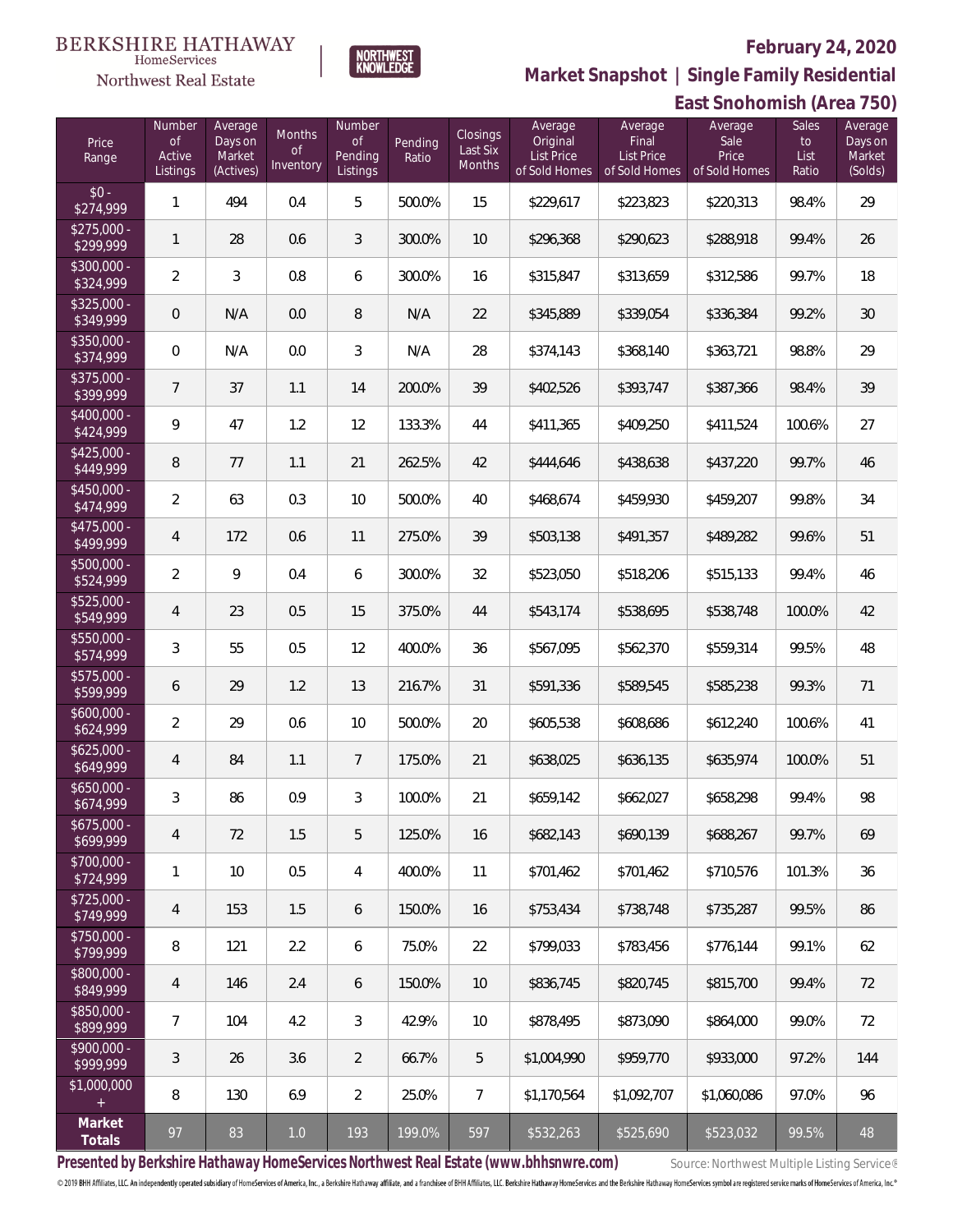Average Days on Market (Solds)



HomeServices Northwest Real Estate

# **(Area 760) Market Snapshot | Single Family Residential**

|                           |                                    |                                           |                                  |                                     |                  |                                |                                                    |                                                 | Northeast Snohomish (Area 7               |                              |                                |
|---------------------------|------------------------------------|-------------------------------------------|----------------------------------|-------------------------------------|------------------|--------------------------------|----------------------------------------------------|-------------------------------------------------|-------------------------------------------|------------------------------|--------------------------------|
| Price<br>Range            | Number<br>of<br>Active<br>Listings | Average<br>Days on<br>Market<br>(Actives) | Months<br><b>of</b><br>Inventory | Number<br>of<br>Pending<br>Listings | Pending<br>Ratio | Closings<br>Last Six<br>Months | Average<br>Original<br>List Price<br>of Sold Homes | Average<br>Final<br>List Price<br>of Sold Homes | Average<br>Sale<br>Price<br>of Sold Homes | Sales<br>to<br>List<br>Ratio | Avera<br>Days<br>Mark<br>(Sold |
| $$0 -$<br>\$249,999       | 4                                  | 78                                        | 1.4                              | 4                                   | 100.0%           | 17                             | \$198,049                                          | \$189,288                                       | \$185,468                                 | 98.0%                        | 37                             |
| $$250,000 -$<br>\$274,999 | 0                                  | N/A                                       | 0.0                              | $\mathbf 0$                         | N/A              | 9                              | \$259,983                                          | \$256,644                                       | \$261,333                                 | 101.8%                       | 54                             |
| $$275,000 -$<br>\$299,999 | $\mathbf 0$                        | N/A                                       | 0.0                              | 5                                   | N/A              | 18                             | \$290,899                                          | \$286,619                                       | \$289,950                                 | 101.2%                       | 16                             |
| $$300,000 -$<br>\$324,999 | 0                                  | N/A                                       | 0.0                              | $\mathbf{1}$                        | N/A              | 16                             | \$316,709                                          | \$313,646                                       | \$312,094                                 | 99.5%                        | 25                             |
| $$325,000 -$<br>\$349,999 | $\mathbf 0$                        | N/A                                       | 0.0                              | $\overline{7}$                      | N/A              | 27                             | \$335,618                                          | \$333,022                                       | \$334,317                                 | 100.4%                       | 15                             |
| $$350,000 -$<br>\$374,999 | 1                                  | $\, 8$                                    | 0.2                              | $\mathfrak{Z}$                      | 300.0%           | 34                             | \$366,155                                          | \$362,774                                       | \$363,867                                 | 100.3%                       | 19                             |
| $$375,000 -$<br>\$399,999 | 1                                  | 13                                        | 0.1                              | 28                                  | 2,800.0%         | 64                             | \$388,448                                          | \$384,556                                       | \$385,154                                 | 100.2%                       | 23                             |
| $$400,000 -$<br>\$424,999 | $\overline{2}$                     | 10                                        | 0.2                              | 14                                  | 700.0%           | 62                             | \$415,372                                          | \$409,823                                       | \$411,177                                 | 100.3%                       | 19                             |
| $$425,000 -$<br>\$449,999 | $\mathfrak{Z}$                     | 87                                        | 0.3                              | 25                                  | 833.3%           | 71                             | \$440,056                                          | \$436,132                                       | \$436,743                                 | 100.1%                       | 22                             |
| $$450,000 -$<br>\$474,999 | $\mathfrak{Z}$                     | 17                                        | 0.3                              | 21                                  | 700.0%           | 65                             | \$465,457                                          | \$459,777                                       | \$461,296                                 | 100.3%                       | 3 <sup>C</sup>                 |
| $$475,000 -$<br>\$499,999 | 6                                  | 53                                        | 0.6                              | 28                                  | 466.7%           | 59                             | \$498,639                                          | \$490,371                                       | \$489,363                                 | 99.8%                        | 42                             |
| $$500,000 -$<br>\$524,999 | 17                                 | 43                                        | 2.6                              | 29                                  | 170.6%           | 40                             | \$518,976                                          | \$514,841                                       | \$512,004                                 | 99.4%                        | 27                             |
| $$525,000 -$<br>\$549,999 | $\overline{7}$                     | 45                                        | 1.6                              | 15                                  | 214.3%           | 27                             | \$539,986                                          | \$537,256                                       | \$534,940                                 | 99.6%                        | 17                             |
| $$550,000 -$<br>\$574,999 | 6                                  | 128                                       | 1.6                              | 21                                  | 350.0%           | 23                             | \$572,284                                          | \$556,749                                       | \$558,773                                 | 100.4%                       | 53                             |
| $$575,000 -$<br>\$599,999 | 5                                  | 69                                        | 0.9                              | 11                                  | 220.0%           | 33                             | \$596,852                                          | \$590,735                                       | \$589,229                                 | 99.7%                        | 3 <sup>C</sup>                 |
| $$600,000 -$<br>\$624,999 | 7                                  | 191                                       | 1.8                              | $\mathsf{Q}$                        | 128.6%           | 24                             | \$617,317                                          | \$612,288                                       | \$610,290                                 | 99.7%                        | 33                             |
| $$625,000 -$<br>\$649,999 | 8                                  | 119                                       | 1.9                              | 5                                   | 62.5%            | 25                             | \$651,117                                          | \$639,657                                       | \$635,480                                 | 99.3%                        | 44                             |
| $$650,000 -$<br>\$674,999 | 3                                  | 68                                        | 1.5                              | $7\phantom{.}$                      | 233.3%           | 12                             | \$664,767                                          | \$661,839                                       | \$658,689                                 | 99.5%                        | 31                             |
| $$675,000 -$<br>\$699,999 | $\overline{7}$                     | 180                                       | 2.6                              | 5                                   | 71.4%            | 16                             | \$692,513                                          | \$686,322                                       | \$685,395                                 | 99.9%                        | 94                             |
| $$700,000 -$<br>\$724,999 | 0                                  | N/A                                       | 0.0                              | 5                                   | N/A              | 12                             | \$706,586                                          | \$708,037                                       | \$706,706                                 | 99.8%                        | 49                             |
| $$725,000 -$<br>\$749,999 | 6                                  | 93                                        | 3.6                              | $8\,$                               | 133.3%           | 10                             | \$728,104                                          | \$737,478                                       | \$738,424                                 | 100.1%                       | 28                             |
| \$750,000 -<br>\$799,999  | $\overline{4}$                     | 128                                       | 1.8                              | $\mathsf{Q}$                        | 225.0%           | 13                             | \$771,290                                          | \$761,249                                       | \$768,344                                 | 100.9%                       | 59                             |
| $$800,000 -$<br>\$899,999 | 4                                  | 126                                       | 1.7                              | 6                                   | 150.0%           | 14                             | \$873,883                                          | \$870,175                                       | \$859,439                                 | 98.8%                        | 48                             |
| $$900,000 -$<br>\$999,999 | 3                                  | 12                                        | 3.6                              | $\mathfrak{Z}$                      | 100.0%           | 5                              | \$896,990                                          | \$922,200                                       | \$917,300                                 | 99.5%                        | 57                             |
| \$1,000,000<br>$\pm$      | 5                                  | 202                                       | 2.0                              | $\mathfrak{Z}$                      | 60.0%            | 15                             | \$1,451,200                                        | \$1,380,955                                     | \$1,331,955                               | 96.5%                        | 91                             |
| Market                    |                                    |                                           |                                  |                                     |                  |                                |                                                    |                                                 |                                           |                              |                                |

Presented by Berkshire Hathaway HomeServices Northwest Real Estate (www.bhhsnwre.com) Source: Northwest Multiple Listing Service®

© 2019 BHH Affiliates, LLC. An independently operated subsidiary of HomeServices of America, Inc., a Berkshire Hathaway affiliate, and a franchisee of BHH Affiliates, LLC. Berkshire Hathaway HomeServices and the Berkshire

**Totals** <sup>102</sup> <sup>93</sup> 0.9 <sup>272</sup> 266.7% <sup>711</sup> \$508,686 \$502,276 \$500,984 99.7% <sup>32</sup>